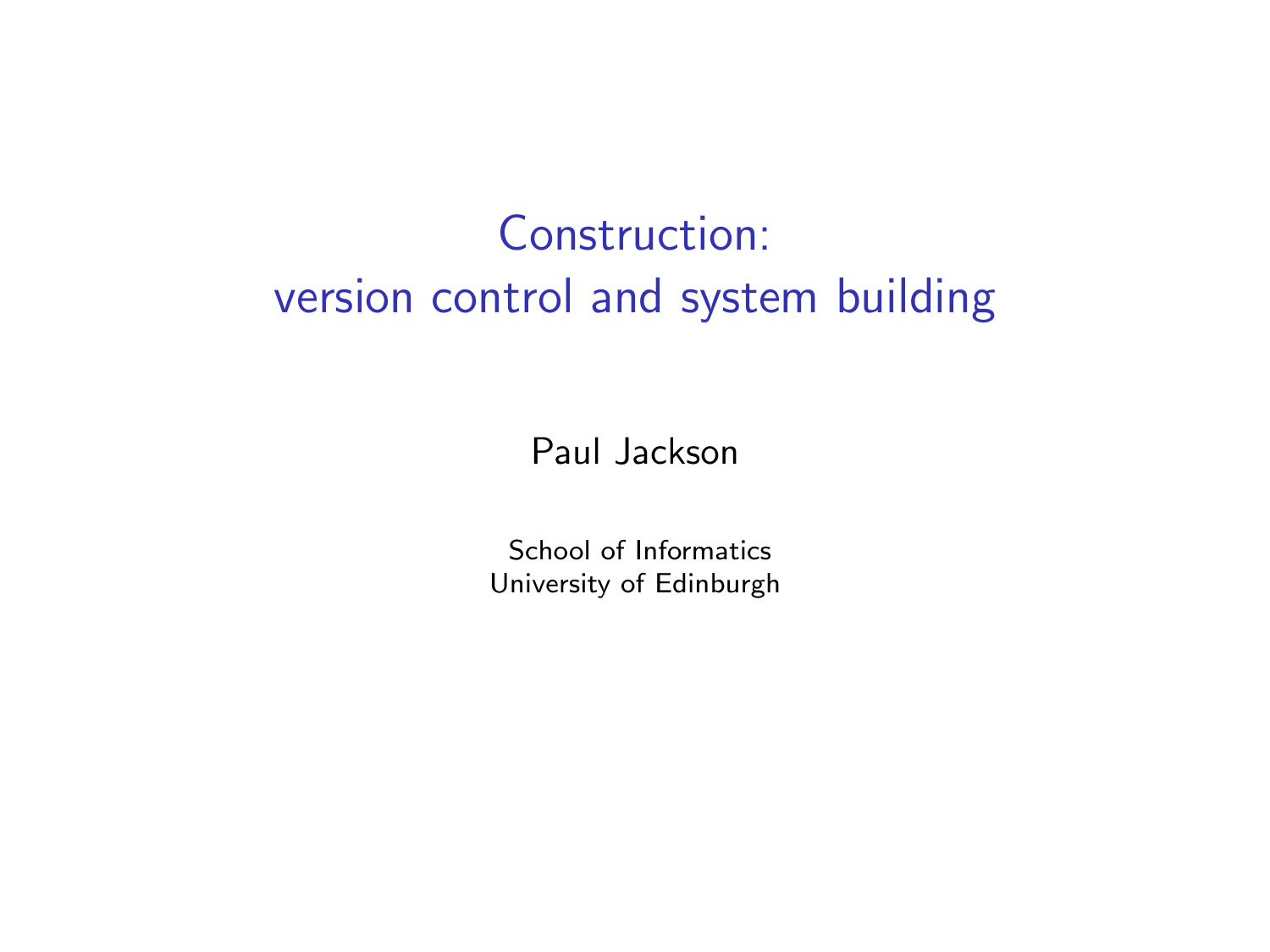# The problem of systems changing

- $\triangleright$  Systems are constantly changing through development and use
	- $\triangleright$  Requirements change and systems evolve to match
	- $\blacktriangleright$  bugs found and fixed
	- $\blacktriangleright$  new hardware and software environments are targeted
- $\triangleright$  Multiple versions might have to be maintained at each point in time
- $\triangleright$  Easy to lose track of which changes realised in which version
- $\blacktriangleright$  Help is needed in managing versions and the processes that produce them.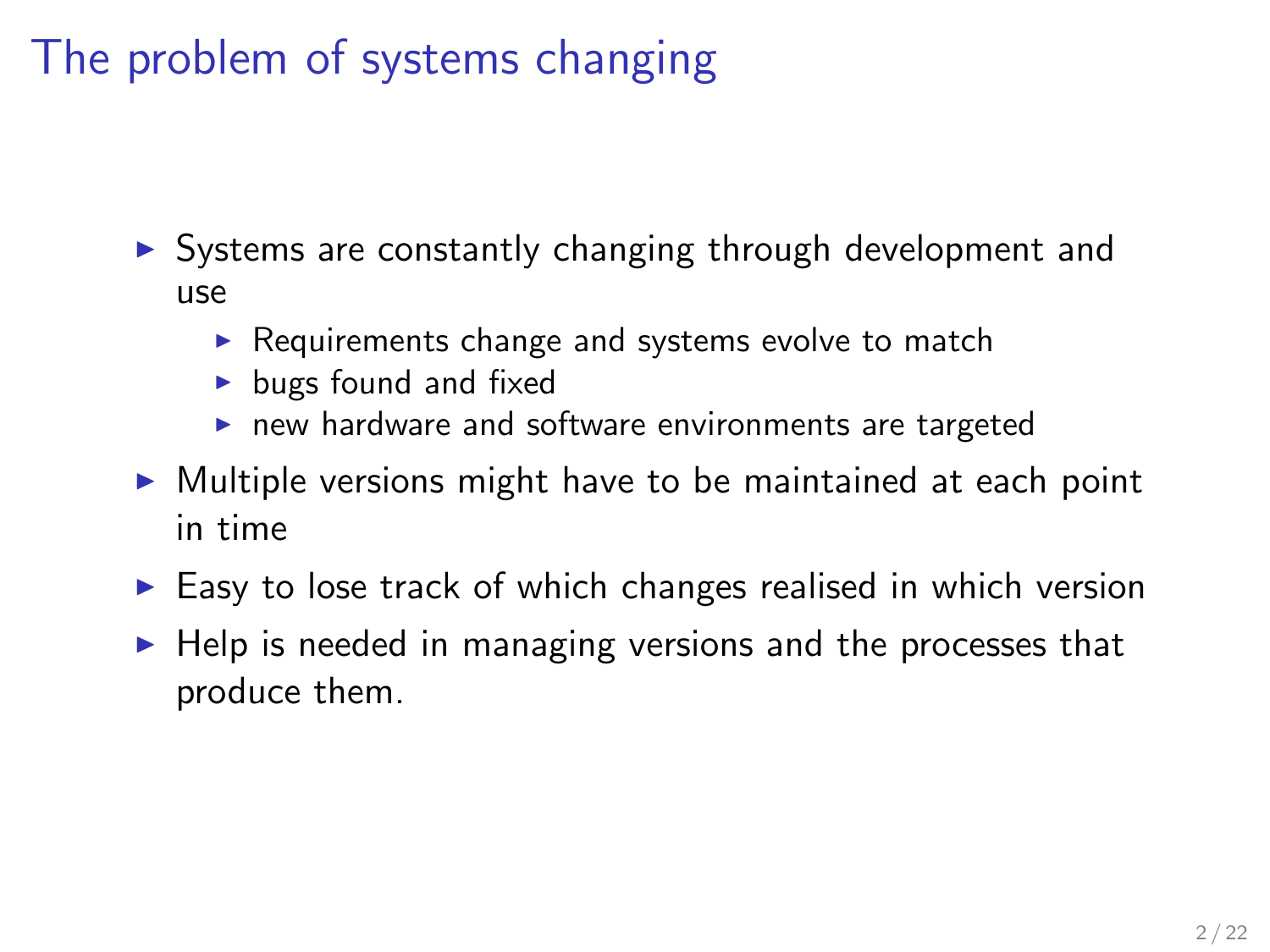# Software Configuration Management to the rescue

CM is all about providing such help.

Common CM activities:

 $\blacktriangleright$  Version control

- $\blacktriangleright$  tracking multiple versions,
- $\blacktriangleright$  ensuring changes by multiple developers don't interfere
- $\triangleright$  System building
	- $\triangleright$  assembling program components, data and libraries,
	- $\triangleright$  compiling and linking to create executables
- $\blacktriangleright$  Change management
	- $\blacktriangleright$  tracking change requests,
	- $\triangleright$  estimating change difficulty and priority
	- $\blacktriangleright$  scheduling changes
- $\blacktriangleright$  Release management
	- $\triangleright$  preparing software for external release
	- $\blacktriangleright$  tracking released versions

Focus on first two today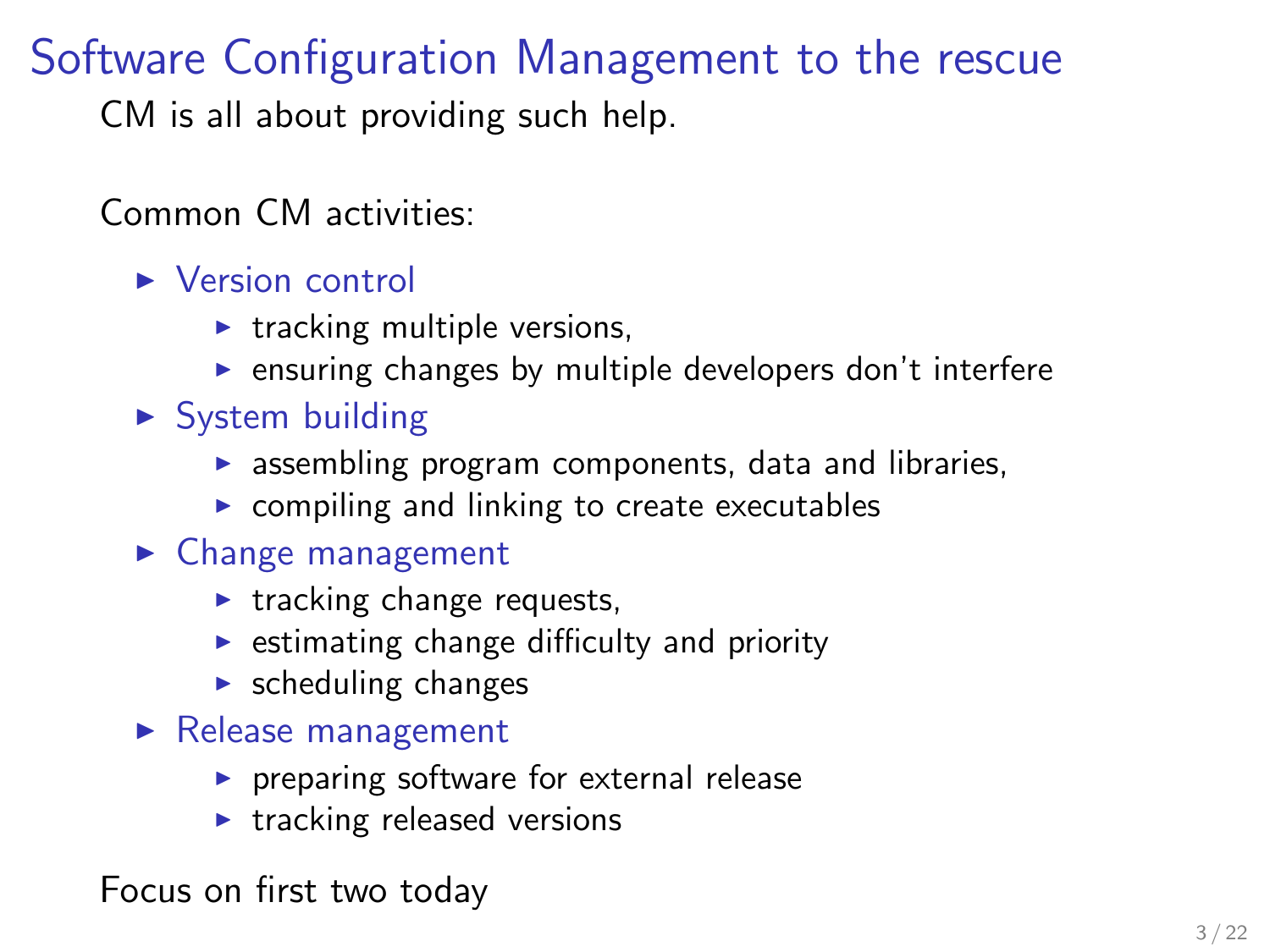## Version control

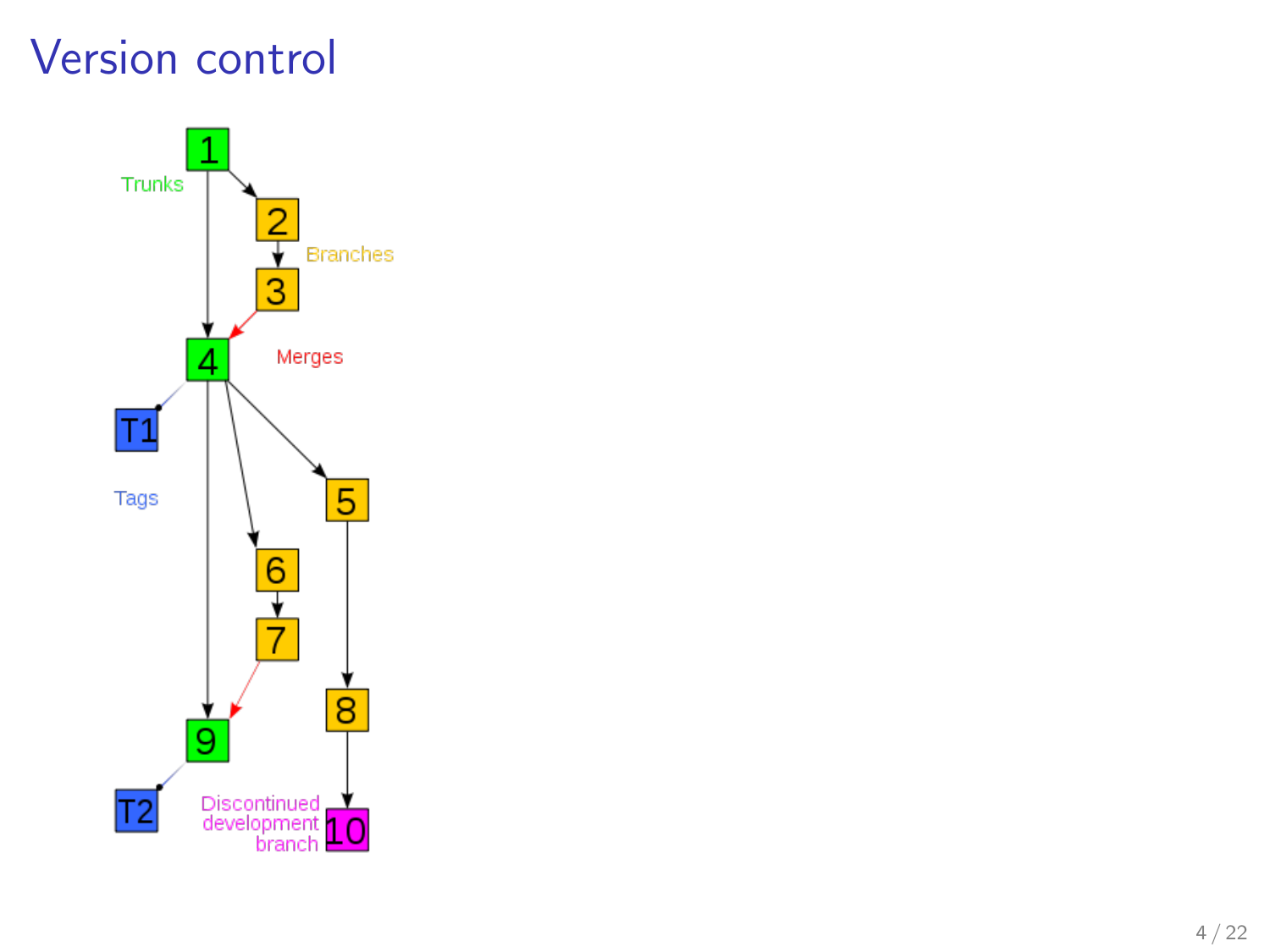The core of configuration management.

The idea:

- $\triangleright$  keep copies of every version (every edit?) of files
- $\triangleright$  provide change logs
- $\triangleright$  somehow manage situation where several people want to edit the same file
- provide  $diffs/deltas$  between versions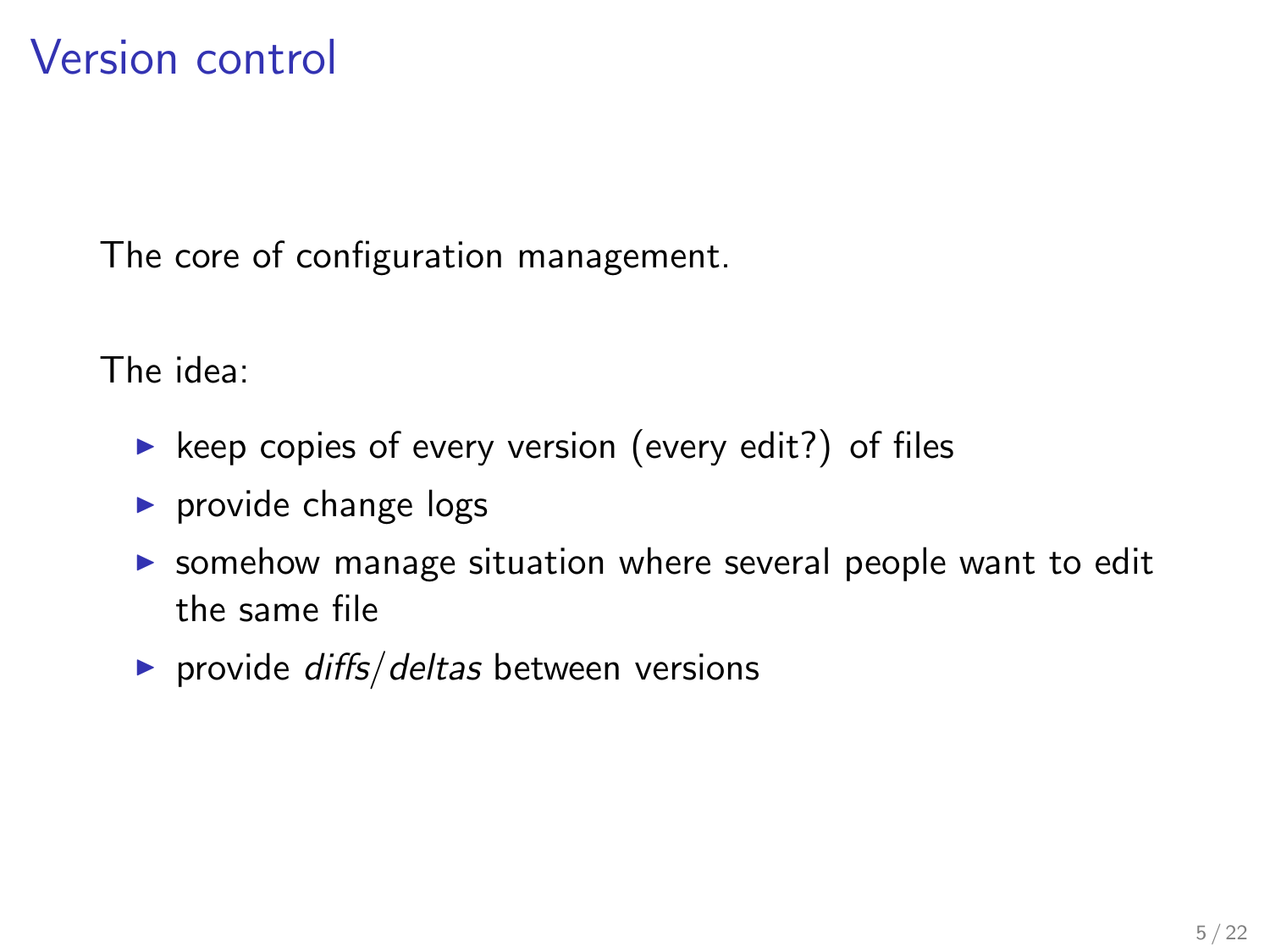# Avoiding Race Conditions

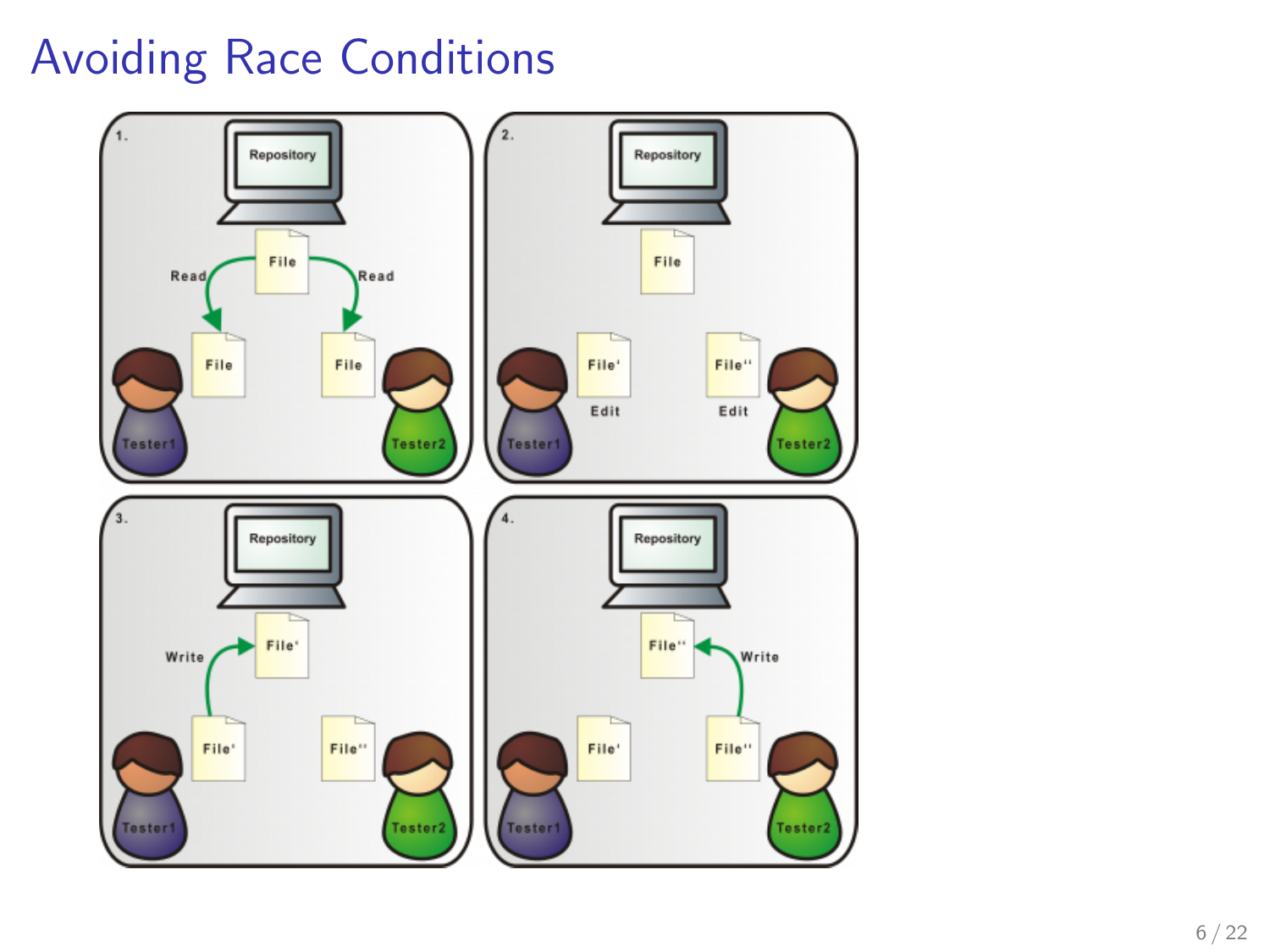RCS is an old, primitive VC system, much used on Unix.

Suitable for small projects, where only one person edits at a time.

Uses Lock-Modify-Unlock model:

- $\blacktriangleright$  Editor checks-out a file
	- $\blacktriangleright$  Editor locks file
	- $\triangleright$  Others can check-out, but only for reading
- $\blacktriangleright$  Editor makes changes
- $\blacktriangleright$  Editor checks-in modified file
	- $\blacktriangleright$  Lock is released
	- $\triangleright$  Changes now viewable by others
	- $\triangleright$  Others now can make their own changes

Keeps deltas between versions; can restore, compare, etc. Can manage multiple branches of development.

Works on single files, not collection of files or directory hierarchies.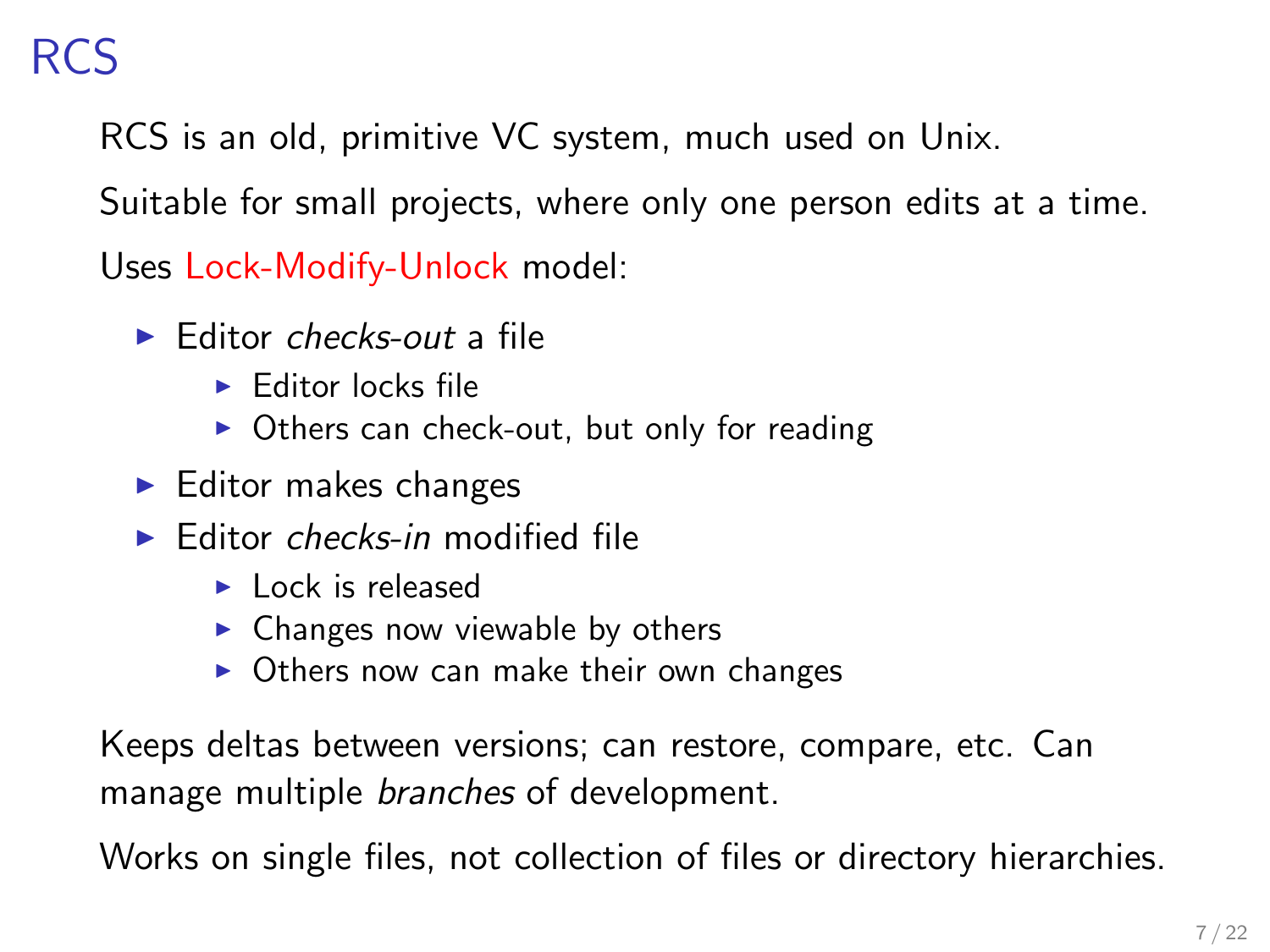## Lock-Modify-Unlock

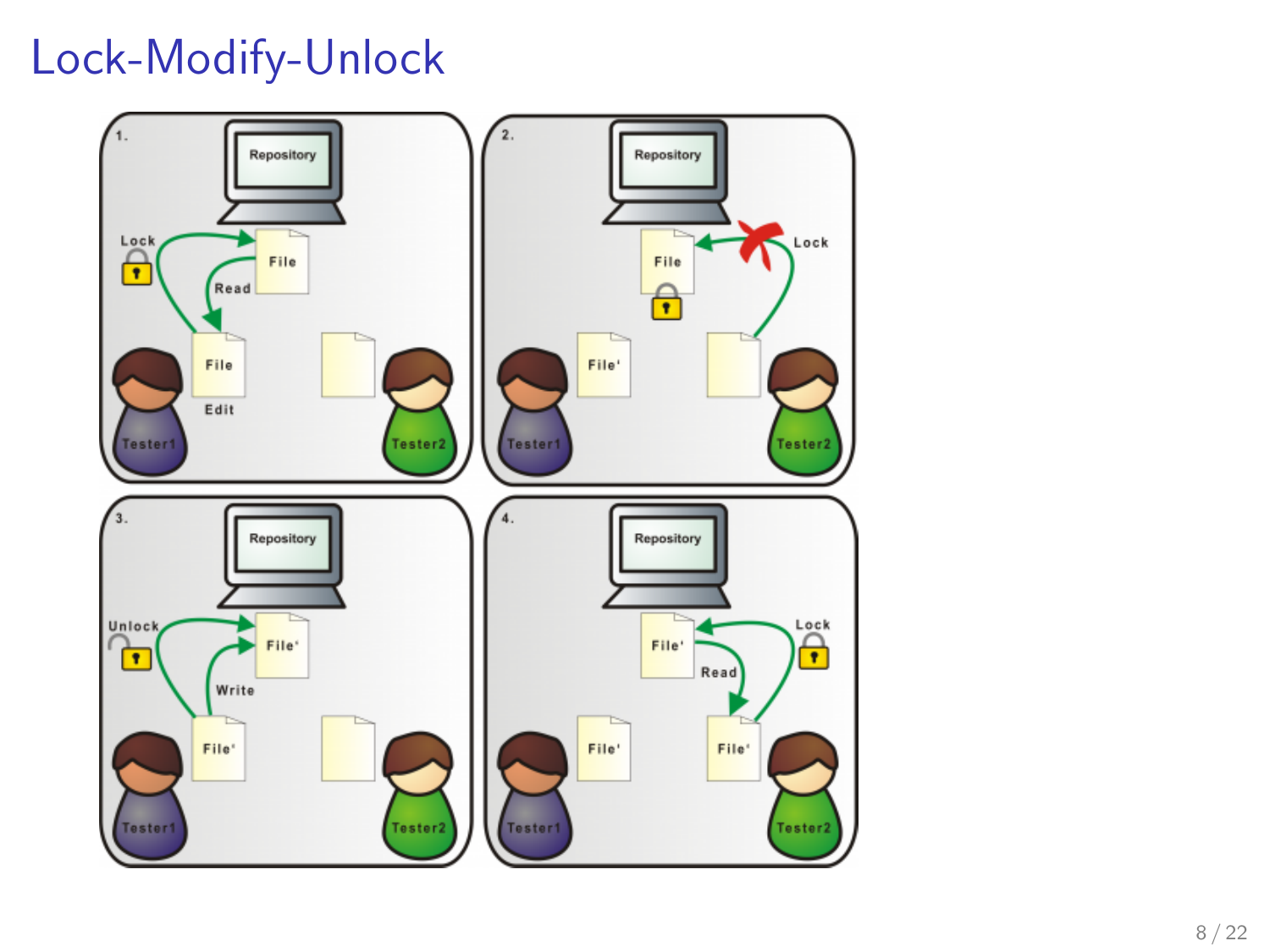# CVS and SVN

CVS is a much richer system, (originally) based on RCS. Subversion (SVN) is very similar, but newer.

Both handle entire directory hierarchies or projects – keep a single master *repository* for project.

Designed for use by multiple developers working simultaneously – Copy-Modify-Merge model replaces Lock-Modify-Unlock.

Pattern of use for Copy-Modify-Merge:

- $\triangleright$  check out entire project (or subdirectory) (not individual files).
- $\blacktriangleright$  Edit files.
- $\triangleright$  Do update to get latest versions of everything from repository
	- $\triangleright$  system merges non-overlapping changes
	- $\triangleright$  user has to resolve overlapping changes conflicts
- $\triangleright$  check-in version with merges and resolved conflicts

Central repository may be on local filesystem, or remote.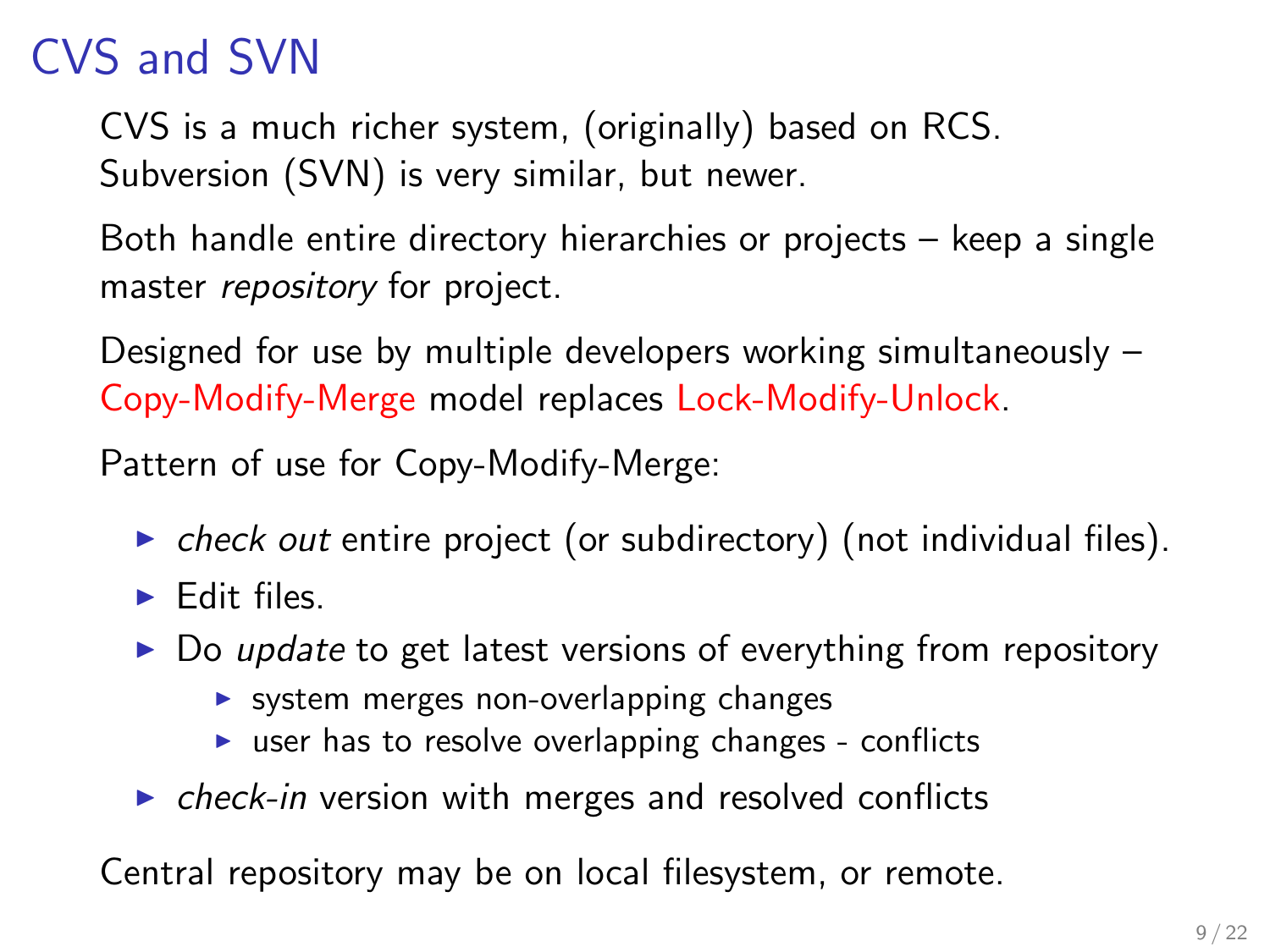# Copy-Modify-Merge

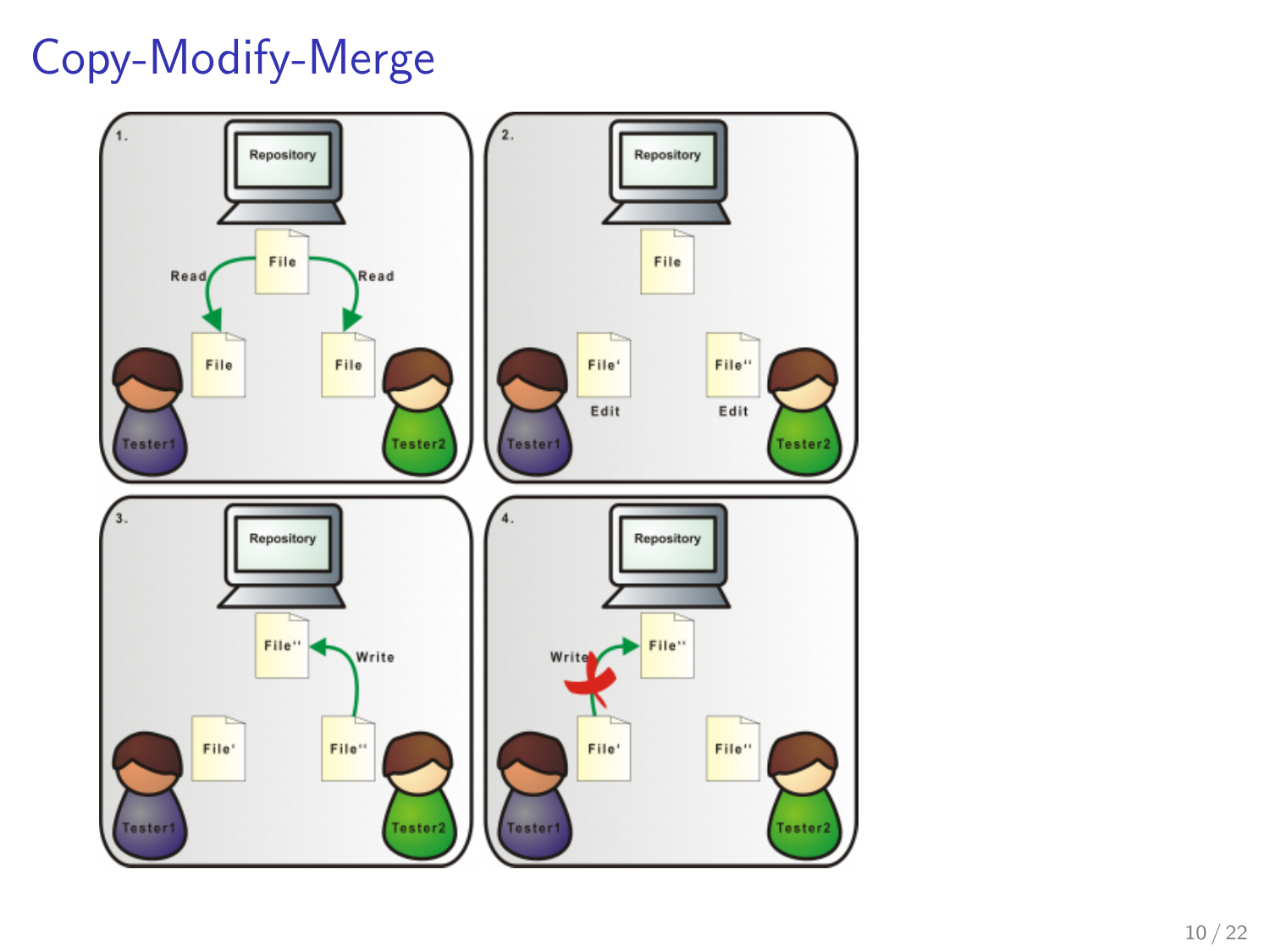# Copy-Modify-Merge

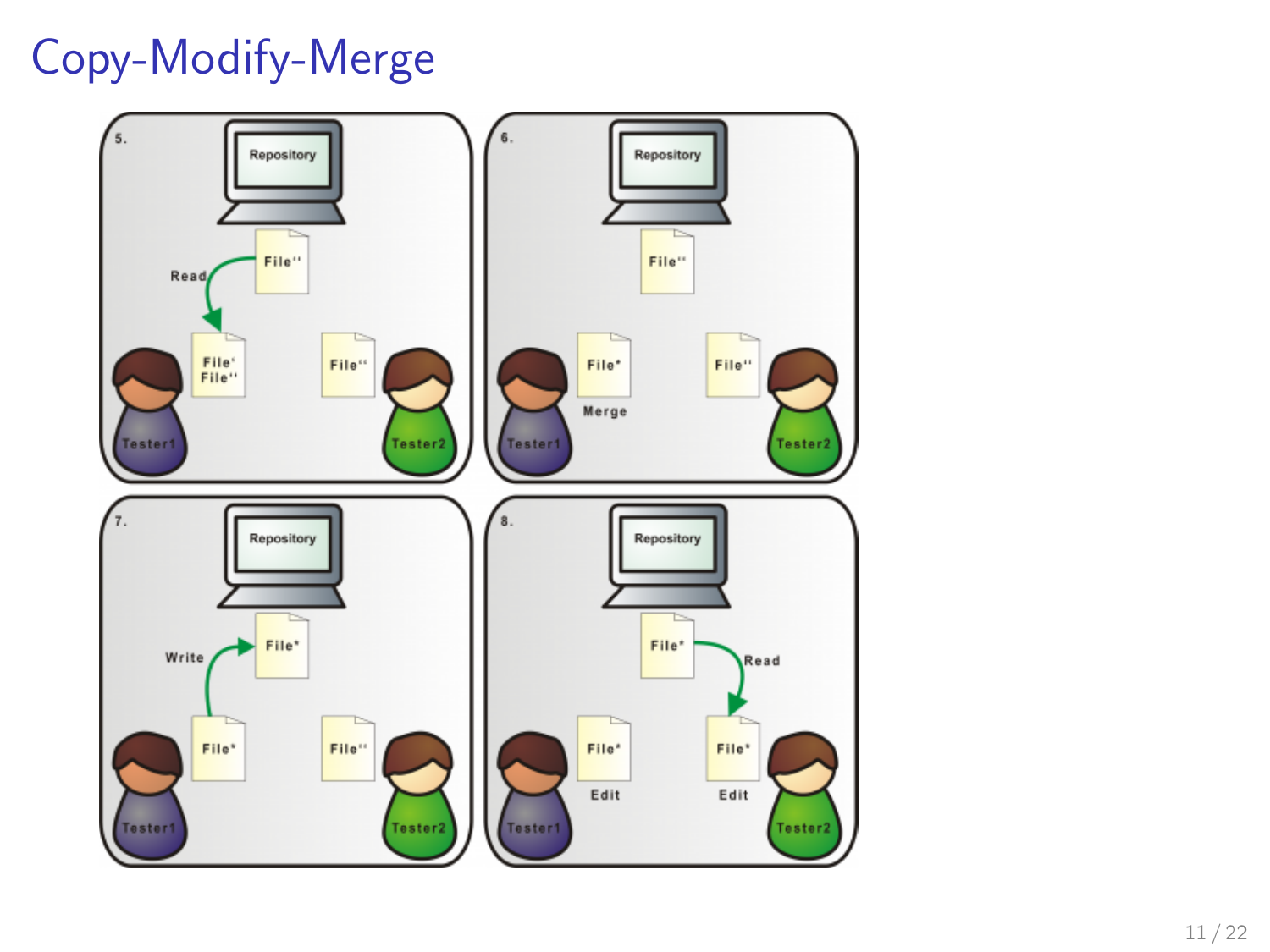### Distributed version control

E.g. Git, Mercurial, Bazaar.

All the version control tools we've talked about so far use a single central repository: so, e.g., you cannot check changes in unless you can connect to its host, and have permission to check in.

Distributed version control systems (dVCS) allow many repositories of the same software to be managed, merged, etc.

- $\triangleright$  reduces dependence on single physical node
- $\triangleright$  allows people to work (including check in, with log comments etc.) while disconnected
- $\blacktriangleright$  much faster VC operations
- $\blacktriangleright$  much better support for branching
- $\triangleright$  makes it easier to republish versions of software
- $\triangleright$  But... much more complicated and harder to understand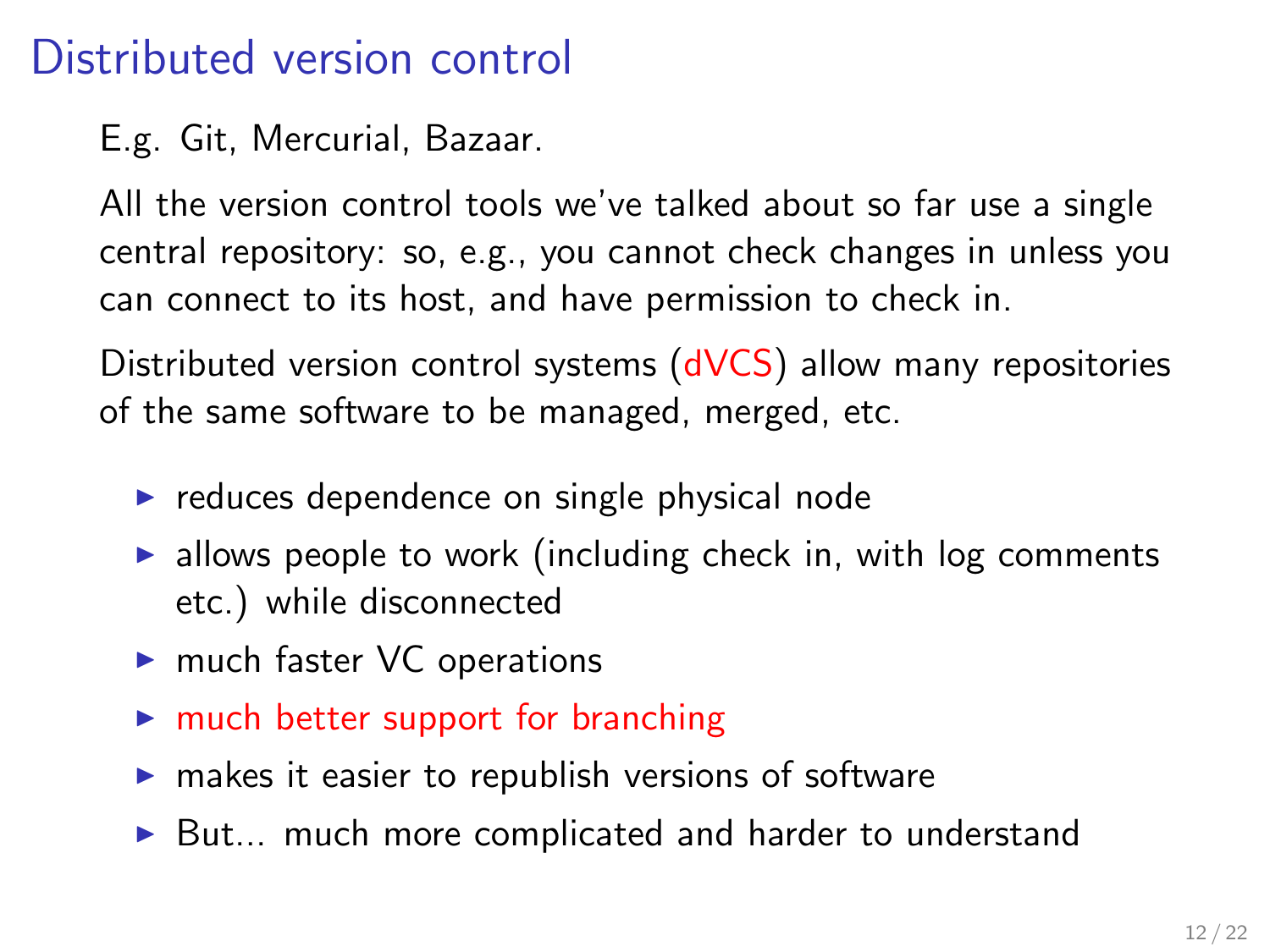### Distributed VCS

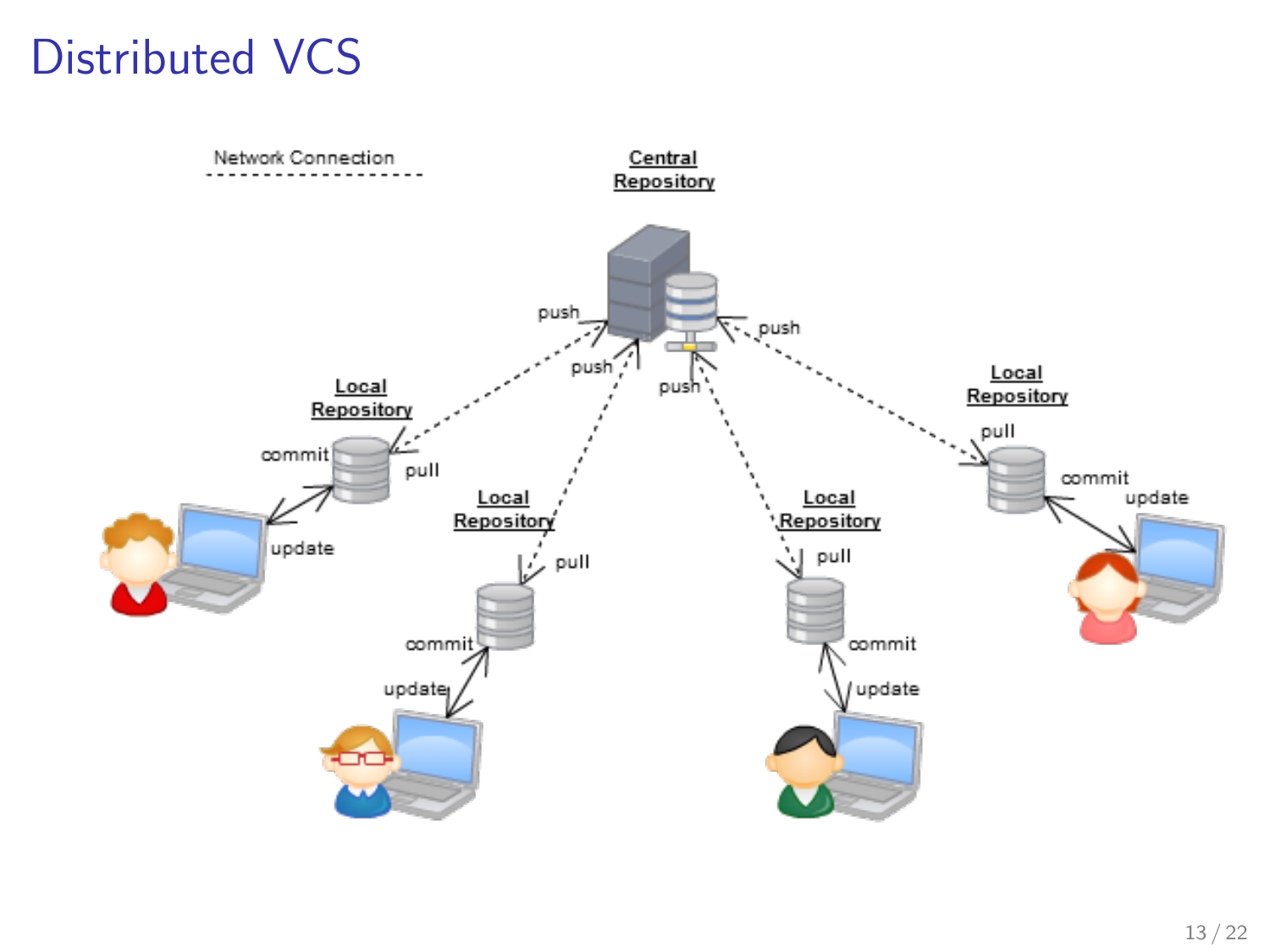# Distributed VCS

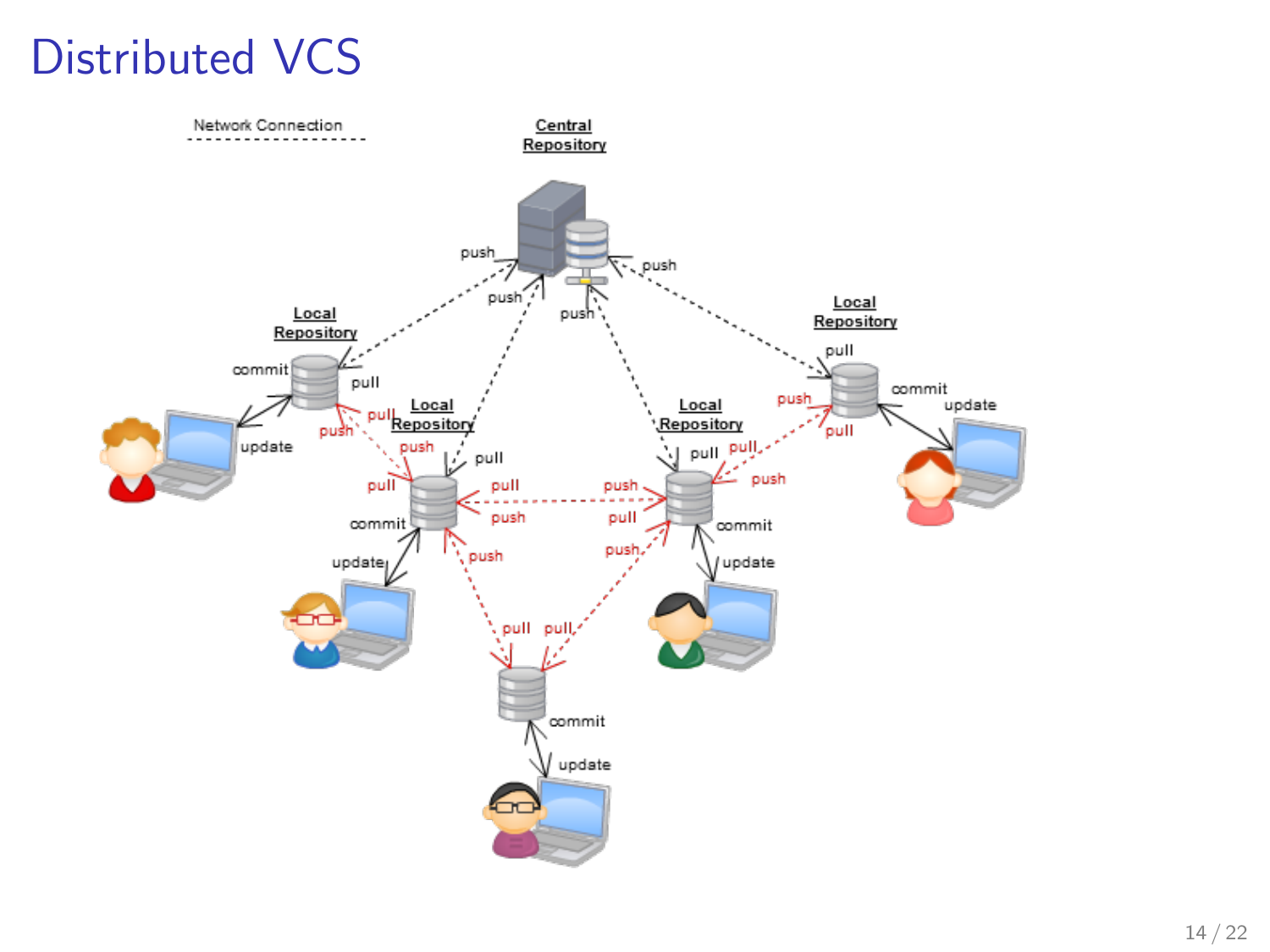#### Branches

Simplest use of a VCS gives you a single linear sequence of versions of the software.

Sometimes it's essential to have, and modify, two versions of the same item and hence of the software: e.g., both

- $\triangleright$  the version customers are using, which needs bugfixes, and
- $\triangleright$  a new version which is under development

As the name suggests, branching supports this: you end up with a tree of versions.

What about merging branches, e.g., to roll bugfixes in with new development?

With CVS/SVN, this used to be very hard, but now is easier with SVN.

Git and Mercurial keep better track of the branch history which makes merging easier. Developers with these VCSs use branches a lot more.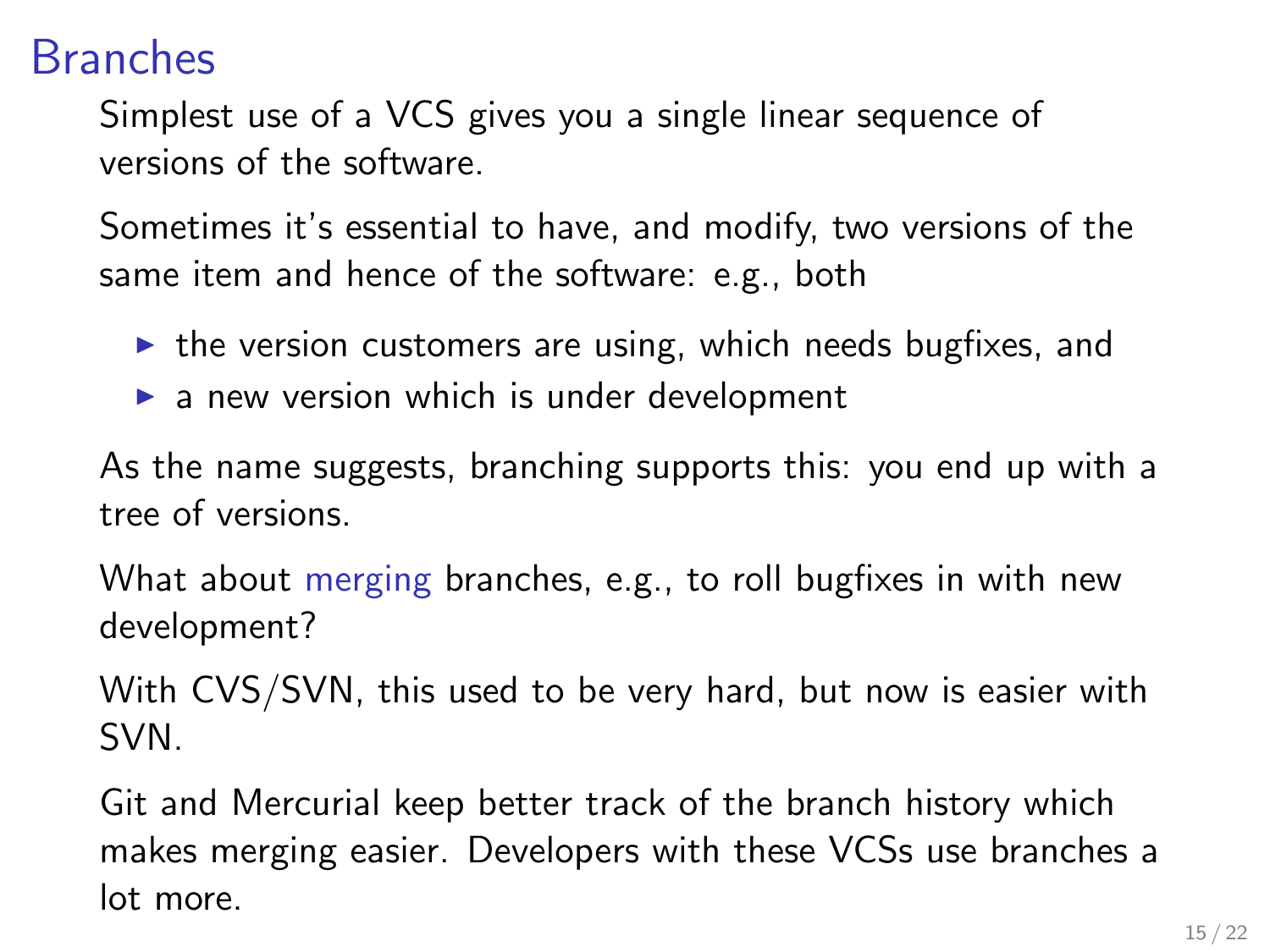#### Build tools

Given a large program in many different files, classes, etc., how do you ensure that you recompile one piece of code when another than it depends on changes?

On Unix (and many other systems) the make command handles this, driven by a *Makefile*. Used for C,  $C_{++}$  and other 'traditional' languages (but not language dependent).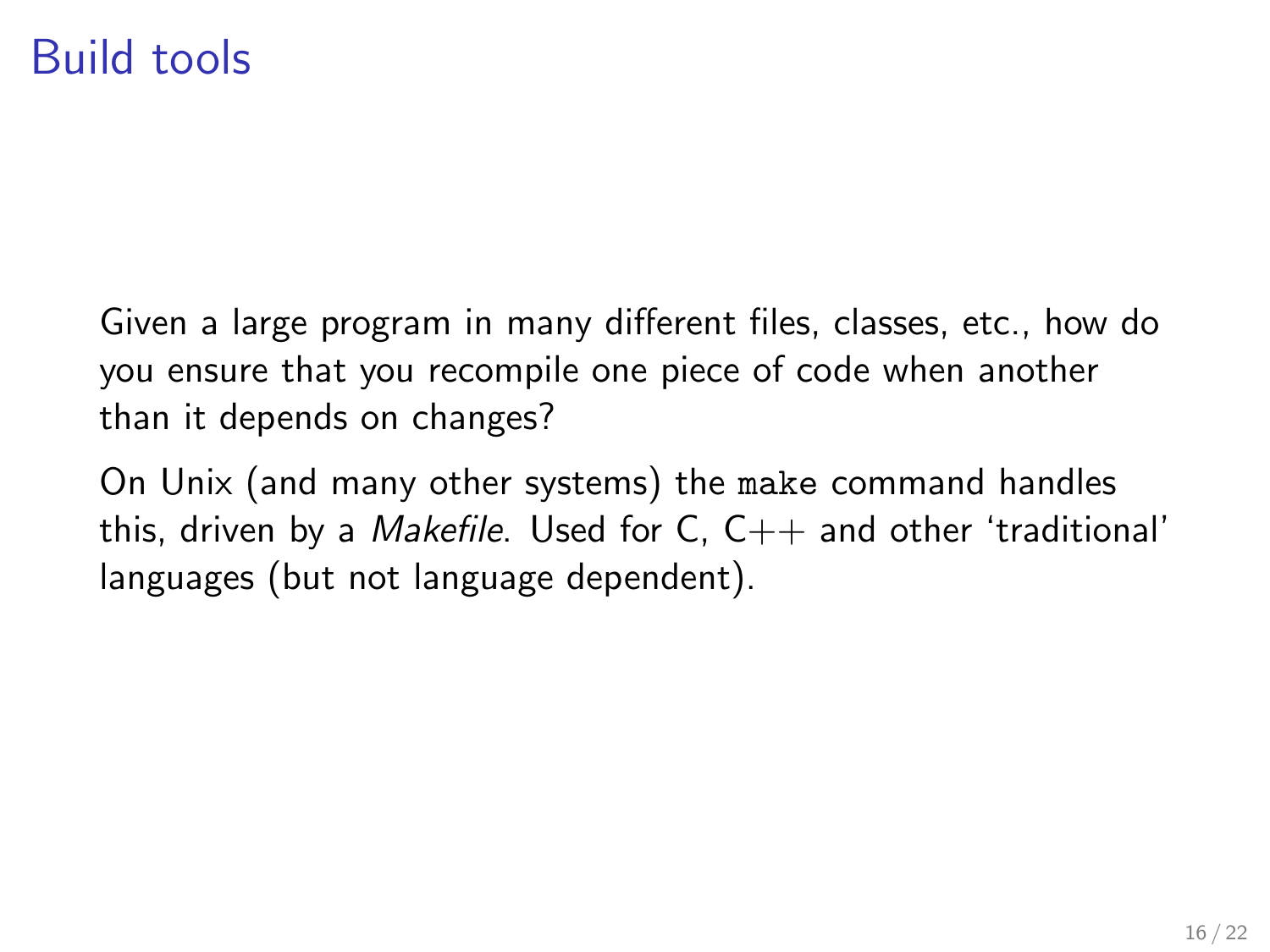# part of a Makefile for a C program

```
OBJS = ppmtomd.o mddata.o photocolcor.o vphotocolcor.o dyesubcolcor.o
ppmtomd: $(OBJS)
        $(CC) -o ppmtomd $(OBJS) $(LDLIBS) -lpnm -lppm -lpgm -lpbm -lm
```

```
ppmtomd.o: ppmtomd.c mddata.h
       $(CC) $(CDEBUGFLAGS) -W -c ppmtomd.c
```

```
mddata.o: mddata.c mddata.h
```

```
General structure of Makefile rule:
target: dependencies
    command1
    command2
```
...

Running make target uses commands to rebuild target when any of dependencies are newer.

Like version control, a Makefile is something every C program should have if you want to stay sane.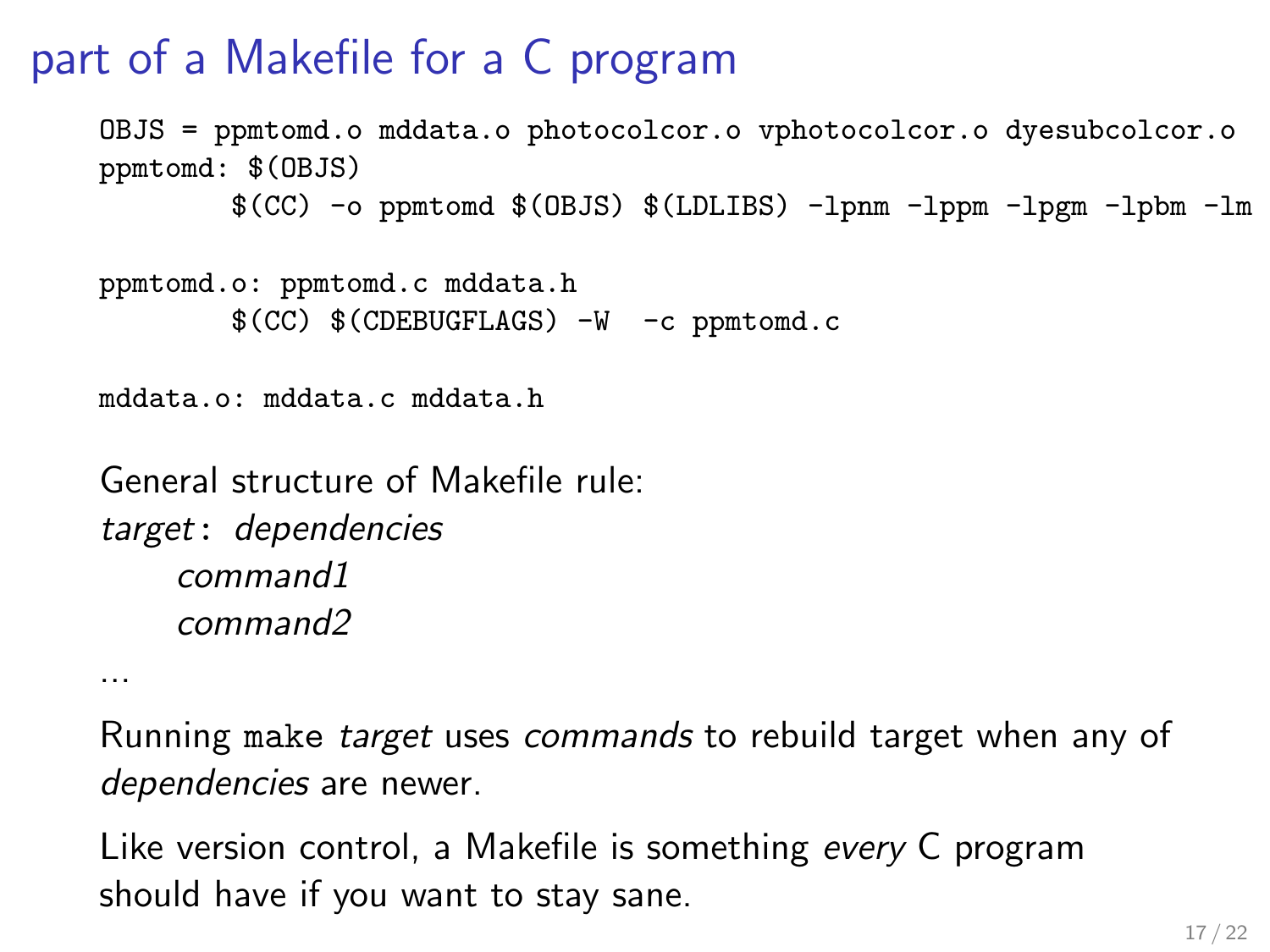make can be used for Java.

However, there is a pure Java build tool called Ant.

Ant Buildfiles (typically build.xml) are XML files, specifying the same kind of information as make.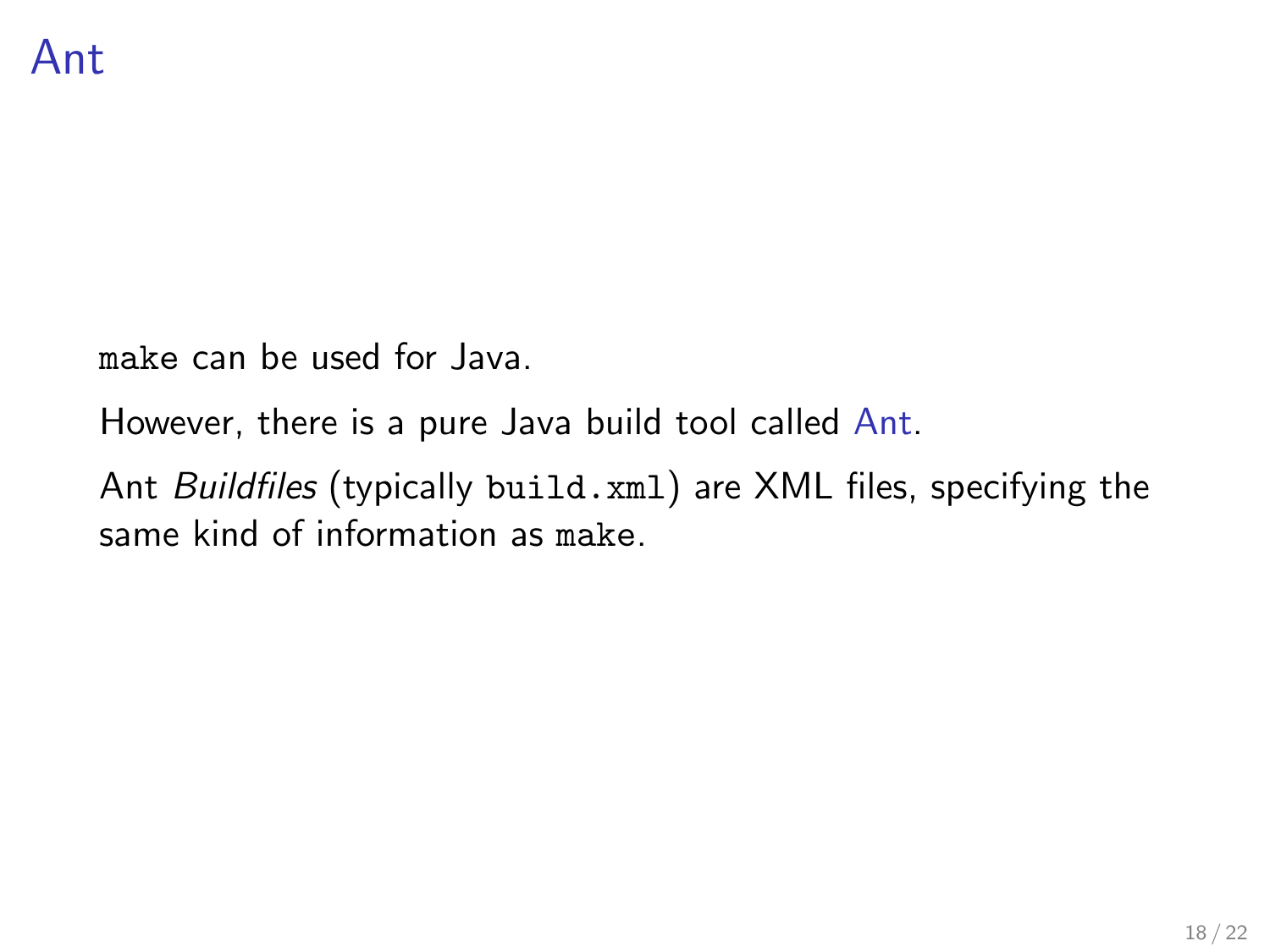#### part of an Ant buildfile for a Java program

```
<?xml version="1.0" encoding="ISO-8859-1"?>
<project name ="Dizzy" default = "run" basedir=".">
<description>
    This is an Ant build script for the Dizzy chemical simulator. [...]
</description>
<!-- Main directories -->
\langleproperty name = "source" location = "${basedir}/src"/> [...]
<!--General classpath for compilation and execution-->
<path id="base.classpath">
  <pathelement location = "${lib}/SBWCore.jar"/> [...]
\langle \text{path} \rangle [...]
<target name = "run" description = "runs Dizzy"
                       depends =" compile, jar">
  <java classname="org.systemsbiology.chem.app.MainApp" fork="true">
    <classpath refid="run.classpath" />
    \langle \text{arg value} = " \cdot " \rangle</java>
\langle \text{target} \rangle [...]
</project>
```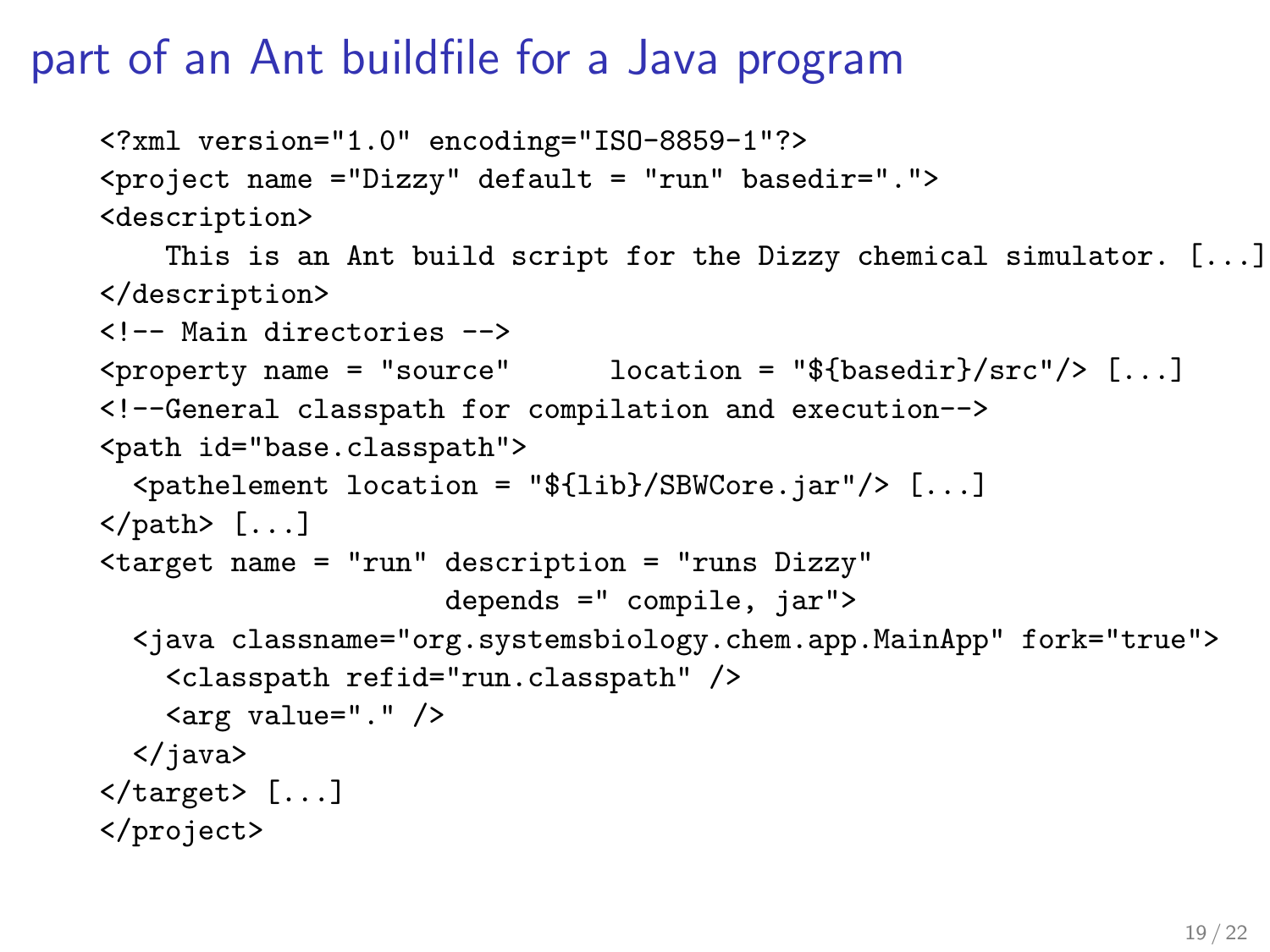# Maven

For making the building of Java projects simpler and more uniform. Defines default support for

- $\triangleright$  compiling
- $\triangleright$  testing (using unit tests)
- $\blacktriangleright$  packaging (e.g. as jar file)
- $\blacktriangleright$  integration testing
- $\triangleright$  installing (e.g. into local repository)
- $\triangleright$  deploying (e.g. into release environment for sharing with other project)
- $\blacktriangleright$  generating documentation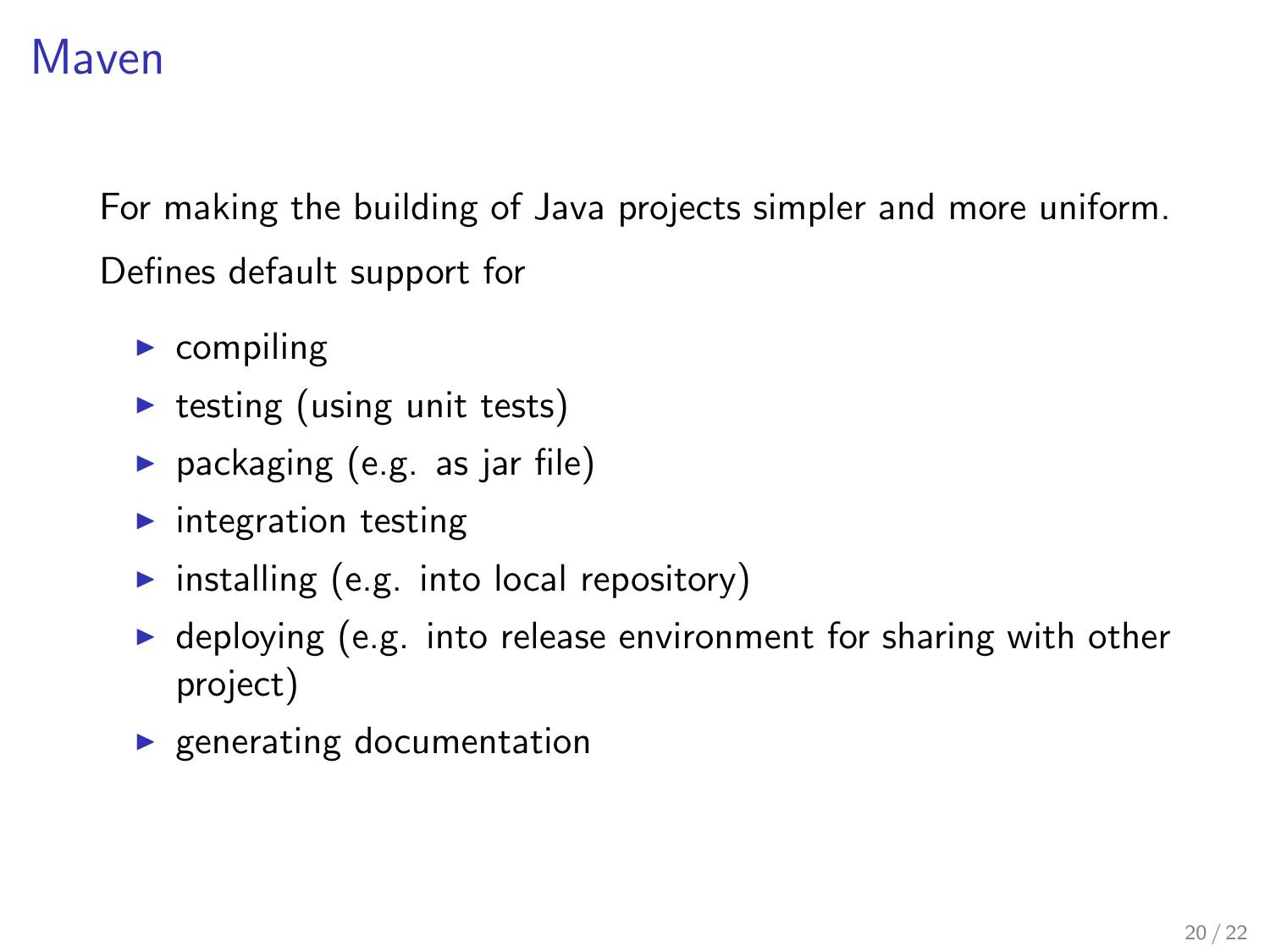# Per-platform code configuration

Different operating systems and different computers require code to be written differently. (Incompatible APIs. . . ). Writing portable code in C (etc.) is hard.

Tools such as GNU Autoconf provide ways to automatically extract information about a system. The developer writes a (possibly complex) configuration file; the user just runs a shell script produced by autoconf.

(Canonical way to install Unix software from source: ./configure; make; make install.)

A newer tool is CMake.

Problem is less severe with Java. (Why?) But still tricky to write code working with all Java dialects.